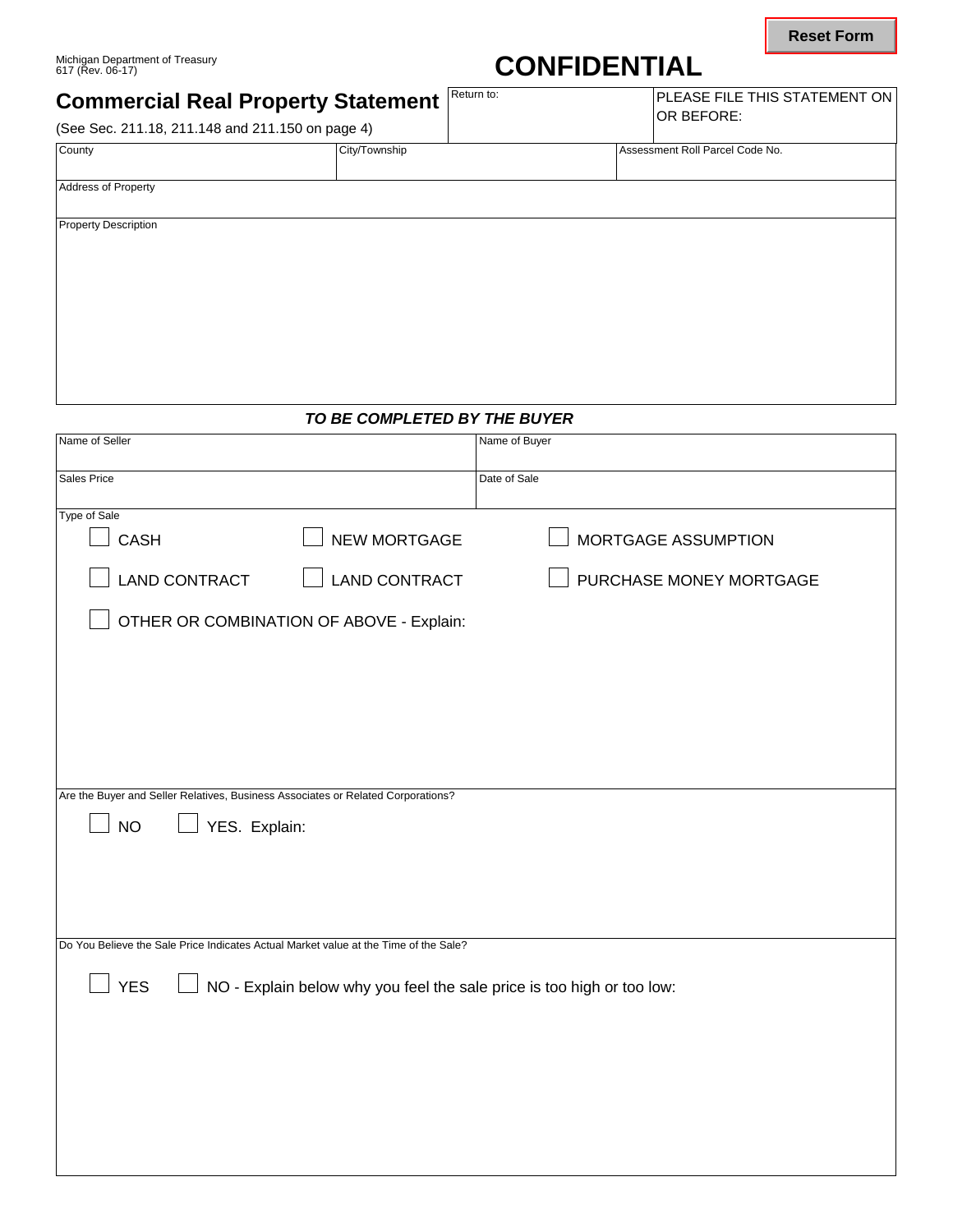#### 617, page 2

| Amount of Down Payment                                  | <b>Interest Rate</b> | Monthly Prin./Interest  | Terms in Years and/or Months        |
|---------------------------------------------------------|----------------------|-------------------------|-------------------------------------|
|                                                         |                      |                         |                                     |
| <b>Balloon Payment?</b>                                 |                      | Variable Rate?          | If Variable, When Does Rate Change? |
| <b>NO</b><br><b>YES - Payment Date:</b>                 |                      | <b>YES</b><br><b>NO</b> |                                     |
| Lender Participation in Income or Appreciation?         |                      |                         |                                     |
| YES - Explain:<br><b>NO</b><br>$\overline{\phantom{0}}$ |                      |                         |                                     |
|                                                         |                      |                         |                                     |
|                                                         |                      |                         |                                     |
|                                                         |                      |                         |                                     |
|                                                         |                      |                         |                                     |
|                                                         |                      |                         |                                     |
|                                                         |                      |                         |                                     |
|                                                         |                      |                         |                                     |
|                                                         |                      |                         |                                     |
|                                                         |                      |                         |                                     |
|                                                         |                      |                         |                                     |
|                                                         |                      |                         |                                     |
|                                                         |                      |                         |                                     |
|                                                         |                      |                         |                                     |
|                                                         |                      |                         |                                     |
|                                                         |                      |                         |                                     |

## **INCOME**

| What was the annual gross income<br>produced by the property at the time of sale?            |      |     |  |  |
|----------------------------------------------------------------------------------------------|------|-----|--|--|
| What calendar period is covered<br>by the above income?                                      | From | -10 |  |  |
| Itemize below the rents being charged for the various sizes and types of units at sale time: |      |     |  |  |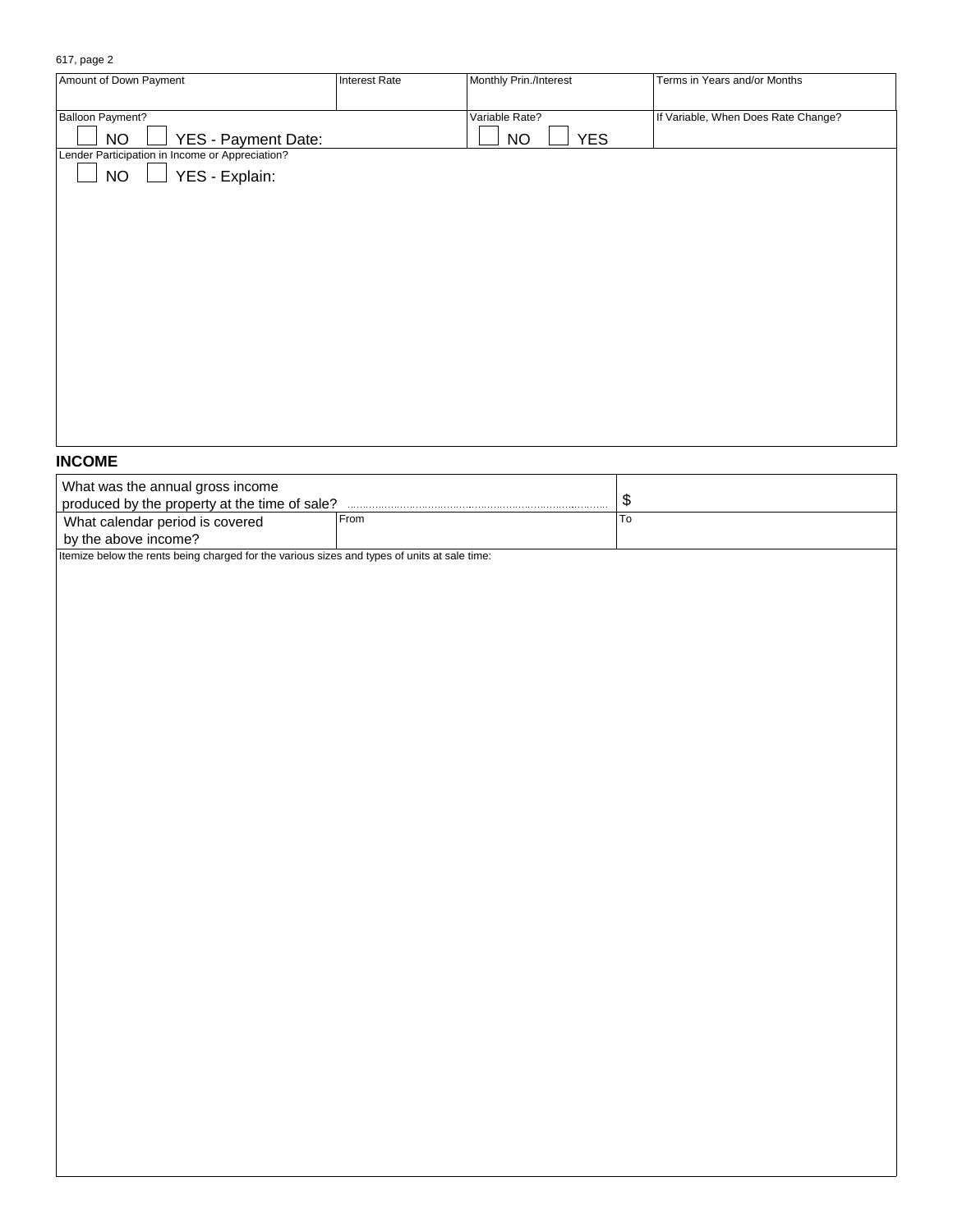| 617, page 3                                          |                   |  |
|------------------------------------------------------|-------------------|--|
| <b>EXPENSES</b>                                      |                   |  |
| What were the operating expenses of the property for |                   |  |
|                                                      | $\boldsymbol{\$}$ |  |
|                                                      |                   |  |
|                                                      |                   |  |
|                                                      |                   |  |
|                                                      |                   |  |
|                                                      |                   |  |
|                                                      |                   |  |
|                                                      |                   |  |
|                                                      |                   |  |
|                                                      |                   |  |
|                                                      |                   |  |
|                                                      |                   |  |
|                                                      |                   |  |
|                                                      |                   |  |
|                                                      |                   |  |
|                                                      |                   |  |
|                                                      |                   |  |
|                                                      |                   |  |
|                                                      |                   |  |
|                                                      |                   |  |
|                                                      |                   |  |
|                                                      |                   |  |
|                                                      |                   |  |
|                                                      |                   |  |
|                                                      |                   |  |
|                                                      |                   |  |
|                                                      |                   |  |
|                                                      |                   |  |
|                                                      |                   |  |
|                                                      |                   |  |
|                                                      |                   |  |
|                                                      |                   |  |
|                                                      |                   |  |
|                                                      |                   |  |
|                                                      |                   |  |
|                                                      |                   |  |
|                                                      |                   |  |
|                                                      |                   |  |
|                                                      |                   |  |
|                                                      |                   |  |
|                                                      |                   |  |
|                                                      |                   |  |

## **CERTIFICATION**

 $\Gamma$ 

| I hereby certify that this statement, including any attachments, is complete and true to the best of my knowledge and belief. |      |                  |  |
|-------------------------------------------------------------------------------------------------------------------------------|------|------------------|--|
| Signature of Owner (Buyer)                                                                                                    | Date | Telephone Number |  |
|                                                                                                                               |      |                  |  |
|                                                                                                                               |      |                  |  |